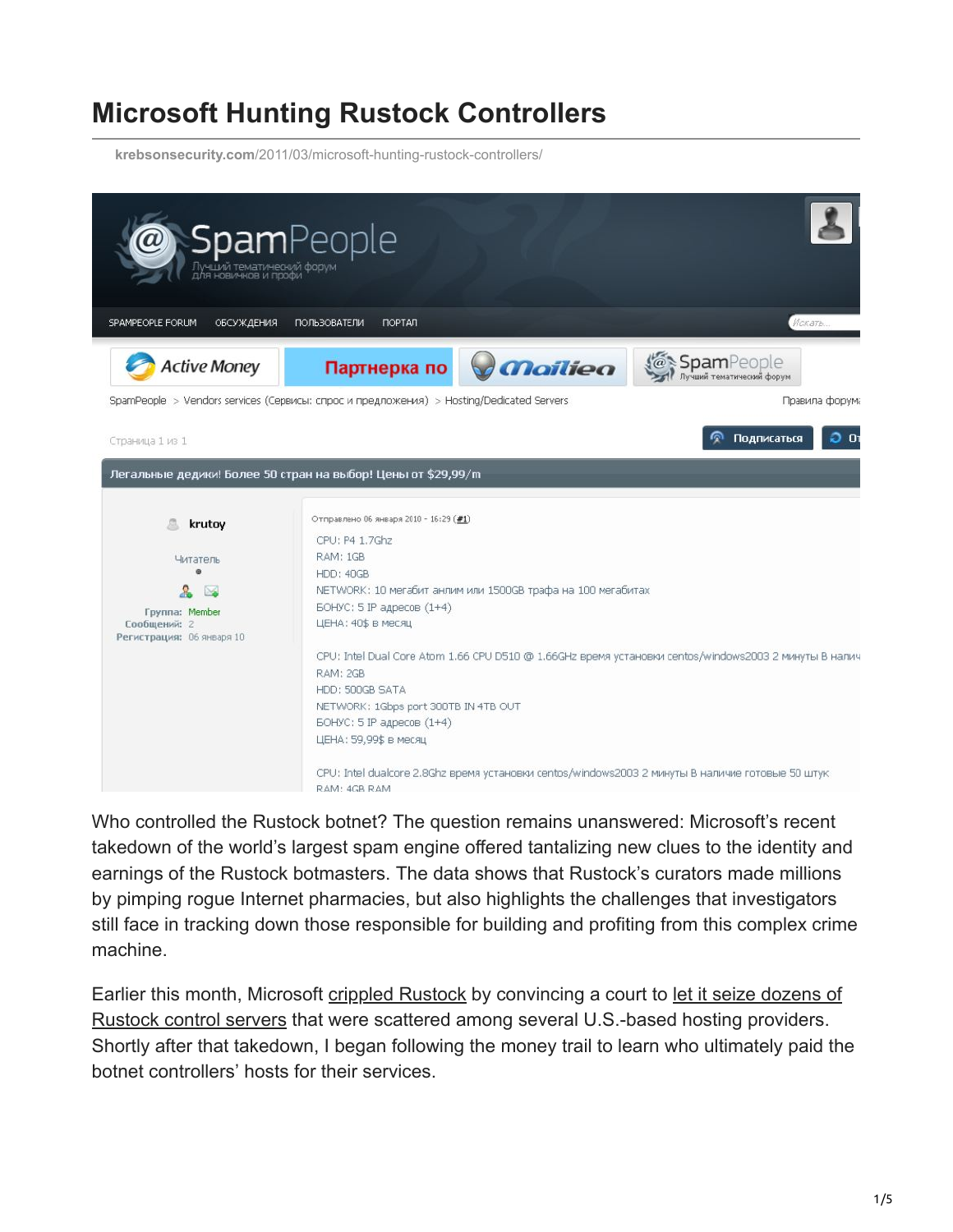According to interviews with investigators involved in the Rustock takedown, approximately one-third of the control servers were rented from U.S. hosting providers by one entity: A small business in Eastern Europe that specializes in reselling hosting services to shadowy individuals who frequent underground hacker forums.

KrebsOnSecurity.com spoke to that reseller. In exchange for the agreement that I not name his operation or his location, he provided payment information about the customer who purchased dozens of servers that were used to manipulate the day-to-day operations of the massive botnet.



The reseller was willing to share information about his client because the customer turned out to be a deadbeat: The customer walked out on two months worth of rent, an

outstanding debt of \$1,600. The reseller also seemed willing to talk to me because I might be able bend the ear of **Spamhaus.org**, the anti-spam group that urged ISPs worldwide to block his Internet addresses (several thousand dollars worth of rented servers) shortly after Microsoft announced the Rustock takedown.

I found the reseller advertising his services on a Russian-language forum that caters exclusively to spammers, where he describes the hardware, software and connection speed capabilities of the very servers that he would later rent out to the Rustock botmaster. That solicitation, which was posted on a major spammer forum in January 2010, offered prospective clients flexible terms without setting too many boundaries on what they could do with the servers. A translated version of part of his message:

"I am repeating again that the servers are legitimate, funded by us and belong to our company. To the datacenters, we are responsible to ensure that you are our client, and that you will not break the terms of use. Also, to you we are responsible to make sure that the servers are not going to be closed down because of credit card chargebacks, as it happens with servers funded with stolen credit cards. In conclusion, they do not have an abuse report center, they are suitable for legitimate projects, VPNs and everything else that does not lead to problems and complaints to the data center from active Internet users. Please, take it in consideration, so that nobody is pissed off and there is no bad impression from our partnership."

The reseller said he had no idea that his customer was using the servers to control the Rustock botnet, but he hastened to add that this particular client didn't attract too much attention to himself. According to the reseller, the servers he resold to the Rustock botmaster generated just two abuse complaints from the Internet service providers (ISPs) that hosted those servers. Experts say this makes sense because botnet control servers typically generate few abuse complaints, because they are almost never used for the sort of activity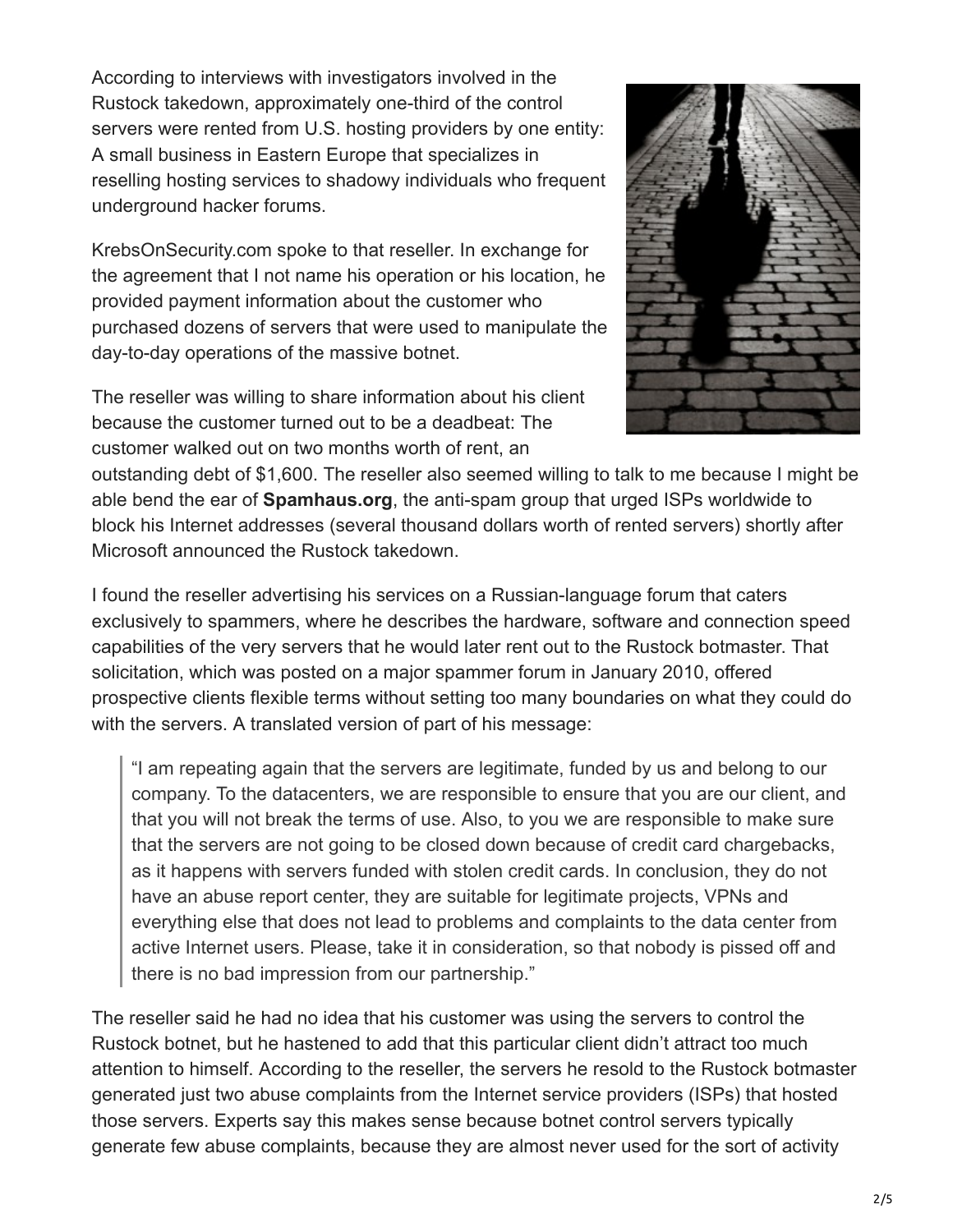that usually prompts abuse reports, such as sending spam or attacking others online. Instead, the servers only were used to coordinate the activities of hundreds of thousands of PCs infected with Rustock, periodically sending them program updates and new spamming instructions.

The reseller was paid for the servers from an account at [WebMoney](https://secure.wikimedia.org/wikipedia/en/wiki/WebMoney), a virtual currency similar to PayPal but more popular among Russian and Eastern European consumers. The reseller shared the unique numeric ID attached to that WebMoney account — WebMoney purse "Z166284889296." That purse belonged to an "attested" WebMoney account, meaning that the account holder at some point had to verify his identity by presenting an official Russian passport at a WebMoney office. A former law enforcement officer involved in the Rustock investigation said the name attached to that attested account was "Vladimir Shergin." According to the reseller, the client stated in an online chat that he was from Saint Petersburg, Russia.

## A LUCRATIVE PILL-PUSHING MACHINE

As it happens, that same WebMoney account is connected to three of the top promoters of "SpamIt," a rogue pharmacy program that paid spammers millions of dollars to promote fly-bynight sites that sold counterfeit prescription [drugs. SpamIt closed its doors in September](http://krebsonsecurity.com/2010/09/spam-affialite-program-spamit-com-to-close/) [2010 when its alleged leader came under](https://www.nytimes.com/2010/10/27/business/27spam.html) scrutiny from Russian authorities. The SpamIt [financial books sent to me by an anonymous](http://krebsonsecurity.com/2011/02/spamit-glavmed-pharmacy-networks-exposed/) source last year include the ICQ numbers, phone numbers and financial account



information for hundreds of established criminal hackers and spammers. The SpamIt accounts show that a promoter using the nickname "**Cosma2k**" who used that WebMoney account was consistently among the top 10 moneymakers for SpamIt, and that he earned more than a half-million dollars in commissions over the course of three years with the pharmacy program.

Yet this appears to be only a fraction of Cosma2k's total earnings through SpamIt. The pharmacy program's records show that a Cosma2k affiliate also used at least one other WebMoney account that was shared with two other top SpamIt members, accounts tied to the user names **"Bird**" and **"Adv1**." A review of the account details for all three affiliates show they also all provided the same ICQ number at time of registration. The total commissions from all three user accounts at SpamIt was nearly \$2.14 million over three-anda-half years.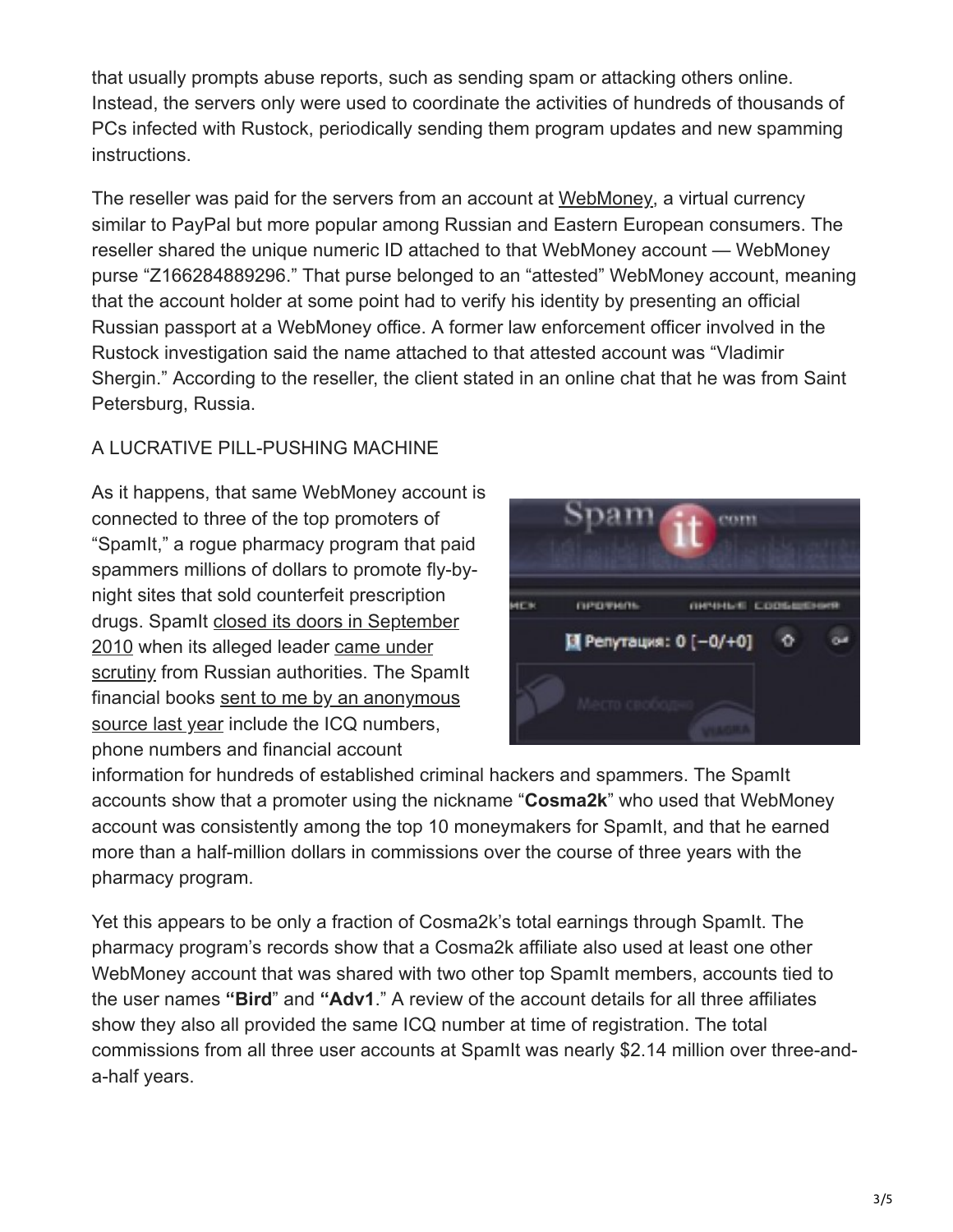But that's not all: Those same three affiliate names — Cosma2k, Bird and Adv1 — also were registered using the same ICQ account at **Rx-Promotion**, a competing rogue Internet pharmacy program. Rx-Promotion suffered a security breach last year in which its affiliate records were taken. A copy of those records was shared with KrebsOnSecurity.com, and they show that these three accounts collectively earned approximately \$200,000 in commissions by promoting pharmacy Web sites for Rx-Promotion in 2010.

If Cosma2k really is responsible for Rustock, the payment data suggests either that he was sharing control over the botnet with others, or that he split his promotion activities across multiple accounts, perhaps to keep legions of other affiliates from feeling resentful of his earnings and to avoid calling undue attention to any one account. In fact, the SpamIt account belonging to Bird was by far the highest earning affiliate account in the entire history of program, and Bird routinely earned twice as much in commissions as the next most successful affiliate (which often enough was either Cosma2k or Adv1). In January 2010, for example, the SpamIt records show Bird's spam generated more than \$130,000 in pharmacy sales, while the next most successful affiliate for that month realized about \$86,000 in sales.



**Alex Lanstein**, a network architect at **FireEye**, a Milpitas, Calif. based security firm that [worked closely with Microsoft](http://blog.fireeye.com/research/2011/03/an-overview-of-rustock.html) on the Rustock takedown, said he doubts there were multiple people responsible for running Rustock.

In fact, Lanstein said, bots such as [ZeuS](http://krebsonsecurity.com/tag/zeus/) and [Mega-D](http://krebsonsecurity.com/2010/12/fbi-identifies-russian-mega-d-spam-kingpin/) have shown that it doesn't take more than one coder to be wildly successful. "Most people probably assume that to be wildly successful in the world of botnets, you need to have a huge team of programmers. Most malware these days is specialized with only one or two real functions built-in," Lanstein said. "Why incur of the overhead of splitting profits when a bot operator can pay one-time fees to a 3rd party service and keep

the real profit for yourself?"

"Unfortunately the barrier for entry into the malware game is extremely low, and when extradition is difficult, and the criminals avoid affecting computers in their own country, the burden on law enforcement is extreme."

## SOFTWARE GIANT SEEKS BOTMASTER FOR COURTROOM DRAMA

Microsoft also was in communication with my informant reseller, and obtained much of the same data as I did. And the company plans to soon publish at least some of the information, albeit in a rather unusual way. According to **Richard Boscovich**, senior attorney for Microsoft's Digital Crimes Unit, the software giant seized the Rustock control servers by securing what's known as an *"ex parte* temporary restraining order," which allowed Microsoft to take down the botnet without giving the defendants advance notice.